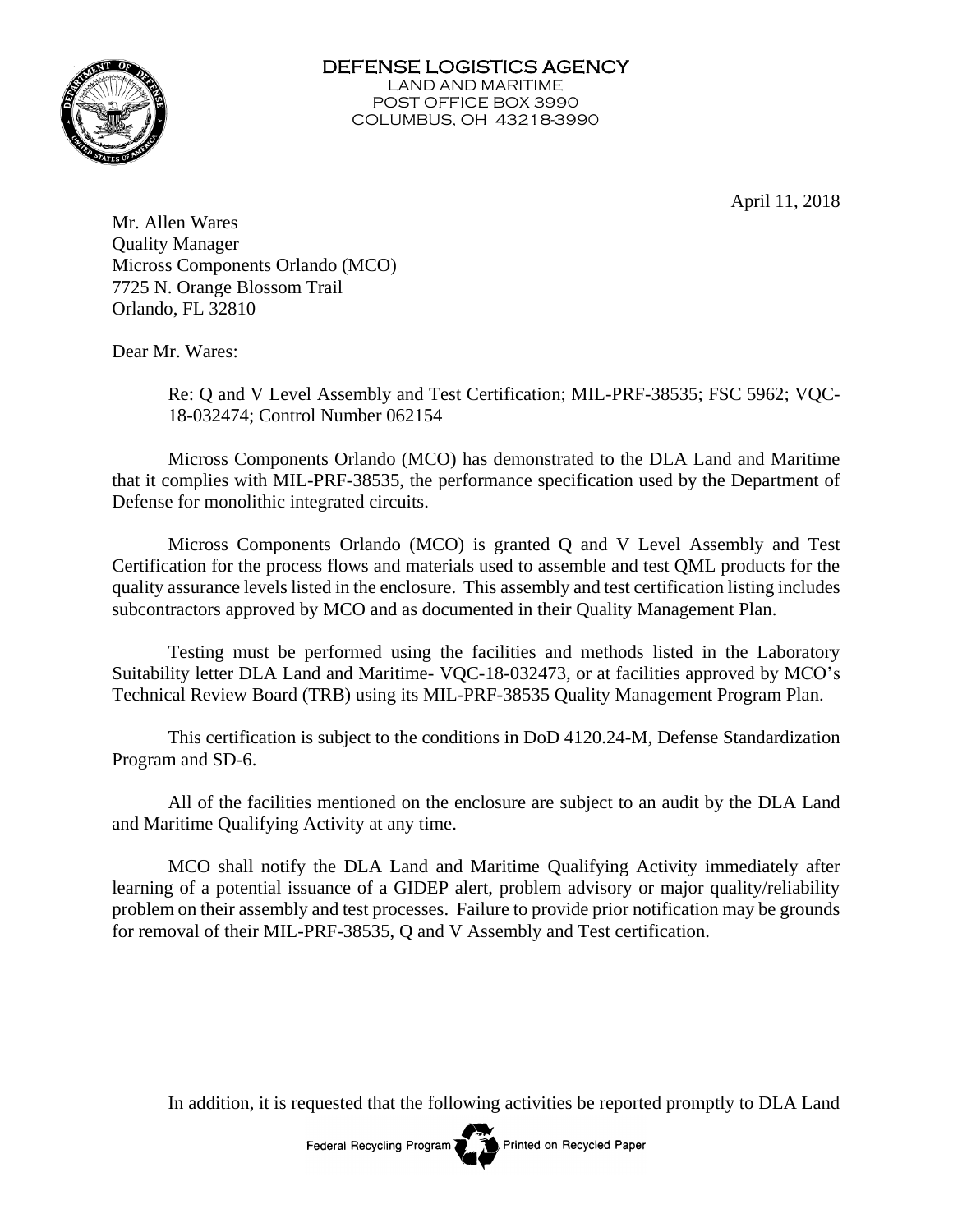and Maritime:

- Changes to certified facilities, process flows, or approved testing subcontractors.
- Problem evaluation and a corrective action when:
	- o A Technology Conformance Inspection (TCI) failure has been validated
	- o The reliability of shipped parts is questionable.
- Test optimization, including:
	- o Implementation paragraph J.3.12, Appendix J, MIL-PRF-38535
	- o Changing, suspending or canceling a prior test optimization
- Additions or deletions of parts in the QML-38535
- Change of company QML contact or other key QML personnel
- Changes in test methods and conditions

This Assembly and Test certification is valid until terminated by written notice from the DLA Land and Maritime Qualifying Activity. If warranted, it may be withdrawn by this center at any time.

If you have any questions please contact Mr. Paul Granchi, at (614) 692-9975.

Sincerely,

Digitally signed by<br>ADAMS.MICHAE ADAMS.MICHAEL.S.1230230 L.S.1230230427 Date: 2018.04.17 08:10:07 -04'00'

MICHAEL S. ADAMS Chief Sourcing and Qualification Division

cc: DLA Land and Maritime-VQC (Scott Thomas)

**Visit us on the web at: [http://www.landandmaritime.dla.mil/offices/sourcing\\_and\\_qualification/](http://www.landandmaritime.dla.mil/offices/sourcing_and_qualification/)**